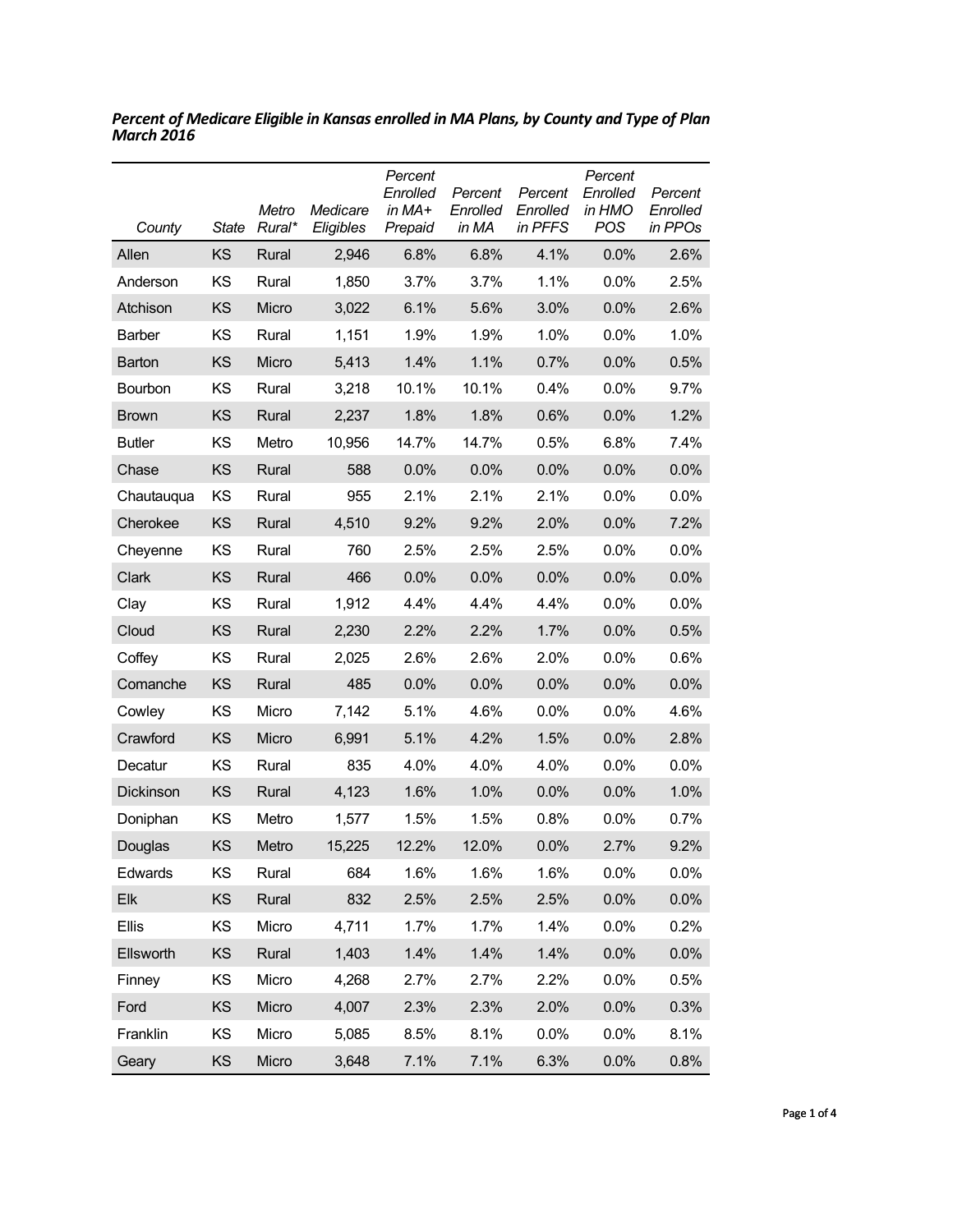| County           | State | Metro<br>Rural* | Medicare<br>Eligibles | Percent<br>Enrolled<br>in MA+<br>Prepaid | Percent<br>Enrolled<br>in MA | Percent<br>Enrolled<br>in PFFS | Percent<br>Enrolled<br>in HMO<br><b>POS</b> | Percent<br>Enrolled<br>in PPOs |
|------------------|-------|-----------------|-----------------------|------------------------------------------|------------------------------|--------------------------------|---------------------------------------------|--------------------------------|
| Gove             | KS    | Rural           | 679                   | 2.1%                                     | 2.1%                         | 2.1%                           | $0.0\%$                                     | 0.0%                           |
| Graham           | KS    | Rural           | 748                   | 4.1%                                     | 4.1%                         | 4.1%                           | 0.0%                                        | 0.0%                           |
| Grant            | KS    | Rural           | 1,055                 | $0.0\%$                                  | 0.0%                         | 0.0%                           | 0.0%                                        | 0.0%                           |
| Gray             | KS    | Rural           | 970                   | 2.0%                                     | 2.0%                         | 2.0%                           | 0.0%                                        | 0.0%                           |
| Greeley          | ΚS    | Rural           | 292                   | 0.0%                                     | 0.0%                         | 0.0%                           | $0.0\%$                                     | 0.0%                           |
| Greenwood        | KS    | Rural           | 1,711                 | 1.8%                                     | 1.8%                         | 1.2%                           | 0.0%                                        | 0.6%                           |
| Hamilton         | KS    | Rural           | 394                   | 0.0%                                     | 0.0%                         | $0.0\%$                        | 0.0%                                        | 0.0%                           |
| Harper           | KS    | Rural           | 1,366                 | 1.8%                                     | 1.8%                         | 1.0%                           | 0.0%                                        | 0.8%                           |
| Harvey           | ΚS    | Metro           | 7,272                 | 17.5%                                    | 16.6%                        | 0.7%                           | 7.6%                                        | 8.3%                           |
| Haskell          | KS    | Rural           | 589                   | 0.0%                                     | 0.0%                         | 0.0%                           | 0.0%                                        | 0.0%                           |
| Hodgeman         | ΚS    | Rural           | 437                   | 0.0%                                     | 0.0%                         | 0.0%                           | 0.0%                                        | 0.0%                           |
| Jackson          | KS    | Metro           | 2,890                 | 13.9%                                    | 13.9%                        | 2.0%                           | 0.0%                                        | 11.9%                          |
| Jefferson        | ΚS    | Metro           | 3.770                 | 13.0%                                    | 12.7%                        | $0.0\%$                        | 2.7%                                        | 10.0%                          |
| Jewell           | KS    | Rural           | 937                   | 3.6%                                     | 3.6%                         | 3.6%                           | 0.0%                                        | 0.0%                           |
| Johnson          | KS    | Metro           | 84,611                | 28.6%                                    | 28.4%                        | 0.1%                           | 14.4%                                       | 14.0%                          |
| Kearny           | KS    | Micro           | 615                   | 0.0%                                     | 0.0%                         | 0.0%                           | 0.0%                                        | 0.0%                           |
| Kingman          | KS    | Metro           | 1,795                 | 0.9%                                     | 0.9%                         | 0.0%                           | 0.0%                                        | 0.9%                           |
| Kiowa            | KS    | Rural           | 566                   | 0.0%                                     | 0.0%                         | 0.0%                           | 0.0%                                        | 0.0%                           |
| Labette          | KS    | Micro           | 4,909                 | 7.6%                                     | 7.3%                         | 1.2%                           | 0.0%                                        | 6.1%                           |
| Lane             | KS    | Rural           | 421                   | 0.0%                                     | 0.0%                         | 0.0%                           | 0.0%                                        | 0.0%                           |
| Leavenworth      | KS    | Metro           | 12,190                | 14.4%                                    | 14.2%                        | 0.3%                           | 6.7%                                        | 7.2%                           |
| Lincoln          | KS    | Rural           | 758                   | 0.0%                                     | 0.0%                         | 0.0%                           | 0.0%                                        | 0.0%                           |
| Linn             | KS    | Metro           | 2,319                 | 22.1%                                    | 22.1%                        | 0.0%                           | 0.0%                                        | 22.1%                          |
| Logan            | KS    | Rural           | 620                   | 2.7%                                     | 2.7%                         | 2.7%                           | 0.0%                                        | 0.0%                           |
| Lyon             | KS    | Micro           | 5,675                 | 5.0%                                     | 4.2%                         | 2.0%                           | 0.0%                                        | 2.2%                           |
| Marion           | KS    | Rural           | 2,936                 | 1.0%                                     | 1.0%                         | 0.0%                           | 0.0%                                        | 1.0%                           |
| Marshall         | KS    | Rural           | 2,437                 | 5.0%                                     | 1.7%                         | 1.7%                           | 0.0%                                        | 0.0%                           |
| <b>McPherson</b> | KS    | Micro           | 6,074                 | 6.4%                                     | 6.4%                         | 5.8%                           | 0.0%                                        | 0.6%                           |
| Meade            | KS    | Rural           | 834                   | 1.4%                                     | 1.4%                         | 1.4%                           | 0.0%                                        | 0.0%                           |
| Miami            | KS    | Metro           | 5,811                 | 22.1%                                    | 21.4%                        | 0.0%                           | 9.3%                                        | 12.0%                          |
| Mitchell         | KS    | Rural           | 1,498                 | 2.5%                                     | 2.5%                         | 2.5%                           | 0.0%                                        | 0.0%                           |

*Percent of Medicare Eligible in Kansas enrolled in MA Plans, by County and Type of Plan March 2016*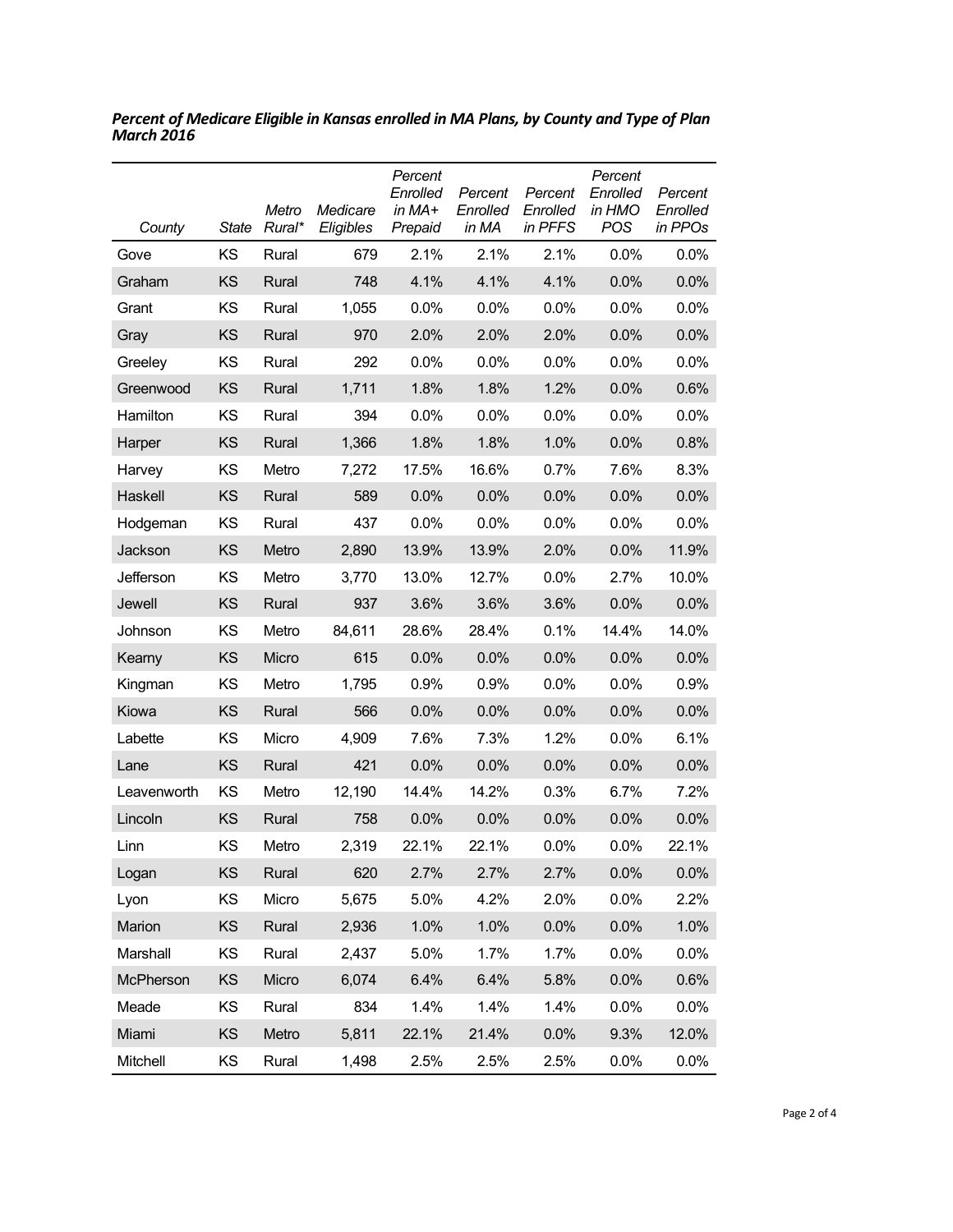| County       | <b>State</b> | Metro<br>Rural* | Medicare<br>Eligibles | Percent<br>Enrolled<br>in MA+<br>Prepaid | Percent<br>Enrolled<br>in MA | Percent<br>Enrolled<br>in PFFS | Percent<br>Enrolled<br>in HMO<br>POS | Percent<br>Enrolled<br>in PPOs |
|--------------|--------------|-----------------|-----------------------|------------------------------------------|------------------------------|--------------------------------|--------------------------------------|--------------------------------|
| Montgomery   | KS           | Micro           | 7,479                 | 5.5%                                     | 5.3%                         | 0.0%                           | 0.0%                                 | 5.3%                           |
| Morris       | KS           | Rural           | 1,439                 | 2.4%                                     | 1.3%                         | $0.0\%$                        | $0.0\%$                              | 1.3%                           |
| Morton       | <b>KS</b>    | Rural           | 586                   | 0.0%                                     | 0.0%                         | 0.0%                           | 0.0%                                 | 0.0%                           |
| Nemaha       | ΚS           | Rural           | 2,172                 | 1.3%                                     | 1.3%                         | $0.0\%$                        | $0.0\%$                              | 1.3%                           |
| Neosho       | KS           | Rural           | 3,527                 | 3.9%                                     | 3.3%                         | 2.9%                           | 0.0%                                 | 0.4%                           |
| Ness         | KS           | Rural           | 767                   | 0.0%                                     | 0.0%                         | $0.0\%$                        | $0.0\%$                              | 0.0%                           |
| Norton       | KS           | Rural           | 1,166                 | 4.0%                                     | 4.0%                         | 4.0%                           | 0.0%                                 | 0.0%                           |
| Osage        | KS           | Metro           | 3,540                 | 7.0%                                     | 6.2%                         | $0.0\%$                        | 0.0%                                 | 6.2%                           |
| Osborne      | KS           | Rural           | 960                   | 1.5%                                     | 1.5%                         | 1.5%                           | 0.0%                                 | 0.0%                           |
| Ottawa       | KS           | Micro           | 1,298                 | 1.8%                                     | 1.8%                         | 0.0%                           | 0.0%                                 | 1.8%                           |
| Pawnee       | KS           | Rural           | 1,415                 | 0.8%                                     | 0.8%                         | 0.8%                           | 0.0%                                 | 0.0%                           |
| Phillips     | KS           | Rural           | 1,404                 | 2.3%                                     | 2.3%                         | 2.3%                           | 0.0%                                 | 0.0%                           |
| Pottawatomie | KS           | Metro           | 3,609                 | 8.7%                                     | 8.4%                         | 0.0%                           | 0.0%                                 | 8.4%                           |
| Pratt        | KS           | Rural           | 1,941                 | 0.0%                                     | 0.0%                         | $0.0\%$                        | $0.0\%$                              | 0.0%                           |
| Rawlins      | <b>KS</b>    | Rural           | 701                   | 1.7%                                     | 1.7%                         | 1.7%                           | 0.0%                                 | 0.0%                           |
| Reno         | KS           | Micro           | 13,475                | 5.9%                                     | 5.8%                         | $0.0\%$                        | $0.0\%$                              | 5.8%                           |
| Republic     | KS           | Rural           | 1,375                 | 1.6%                                     | 1.6%                         | 1.6%                           | 0.0%                                 | 0.0%                           |
| Rice         | KS           | Rural           | 2,002                 | 2.2%                                     | 2.2%                         | 1.4%                           | $0.0\%$                              | 0.7%                           |
| <b>Riley</b> | KS           | Metro           | 7,159                 | 4.8%                                     | 4.8%                         | 3.8%                           | 0.0%                                 | 1.0%                           |
| Rooks        | ΚS           | Rural           | 1,224                 | $0.0\%$                                  | 0.0%                         | 0.0%                           | 0.0%                                 | 0.0%                           |
| Rush         | <b>KS</b>    | Rural           | 834                   | 1.8%                                     | 1.8%                         | 1.8%                           | 0.0%                                 | 0.0%                           |
| Russell      | ΚS           | Rural           | 1,760                 | 1.5%                                     | 1.5%                         | 0.7%                           | $0.0\%$                              | 0.7%                           |
| Saline       | KS           | Micro           | 10,676                | 9.4%                                     | 8.8%                         | 8.2%                           | 0.0%                                 | 0.6%                           |
| Scott        | KS           | Rural           | 1,003                 | 0.0%                                     | 0.0%                         | 0.0%                           | 0.0%                                 | 0.0%                           |
| Sedgwick     | KS           | Metro           | 80,403                | 19.2%                                    | 18.9%                        | 0.7%                           | 7.2%                                 | 10.9%                          |
| Seward       | KS           | Micro           | 2,319                 | 0.8%                                     | 0.8%                         | 0.8%                           | $0.0\%$                              | 0.0%                           |
| Shawnee      | KS           | Metro           | 36,432                | 11.9%                                    | 10.7%                        | 0.0%                           | 1.6%                                 | 9.1%                           |
| Sheridan     | KS           | Rural           | 588                   | 0.0%                                     | 0.0%                         | 0.0%                           | 0.0%                                 | 0.0%                           |
| Sherman      | KS           | Rural           | 1,294                 | 0.0%                                     | 0.0%                         | 0.0%                           | 0.0%                                 | 0.0%                           |
| Smith        | KS           | Rural           | 1,127                 | 2.4%                                     | 2.4%                         | 2.4%                           | 0.0%                                 | 0.0%                           |
| Stafford     | KS           | Rural           | 932                   | 1.6%                                     | 1.6%                         | 1.6%                           | 0.0%                                 | 0.0%                           |

*Percent of Medicare Eligible in Kansas enrolled in MA Plans, by County and Type of Plan March 2016*